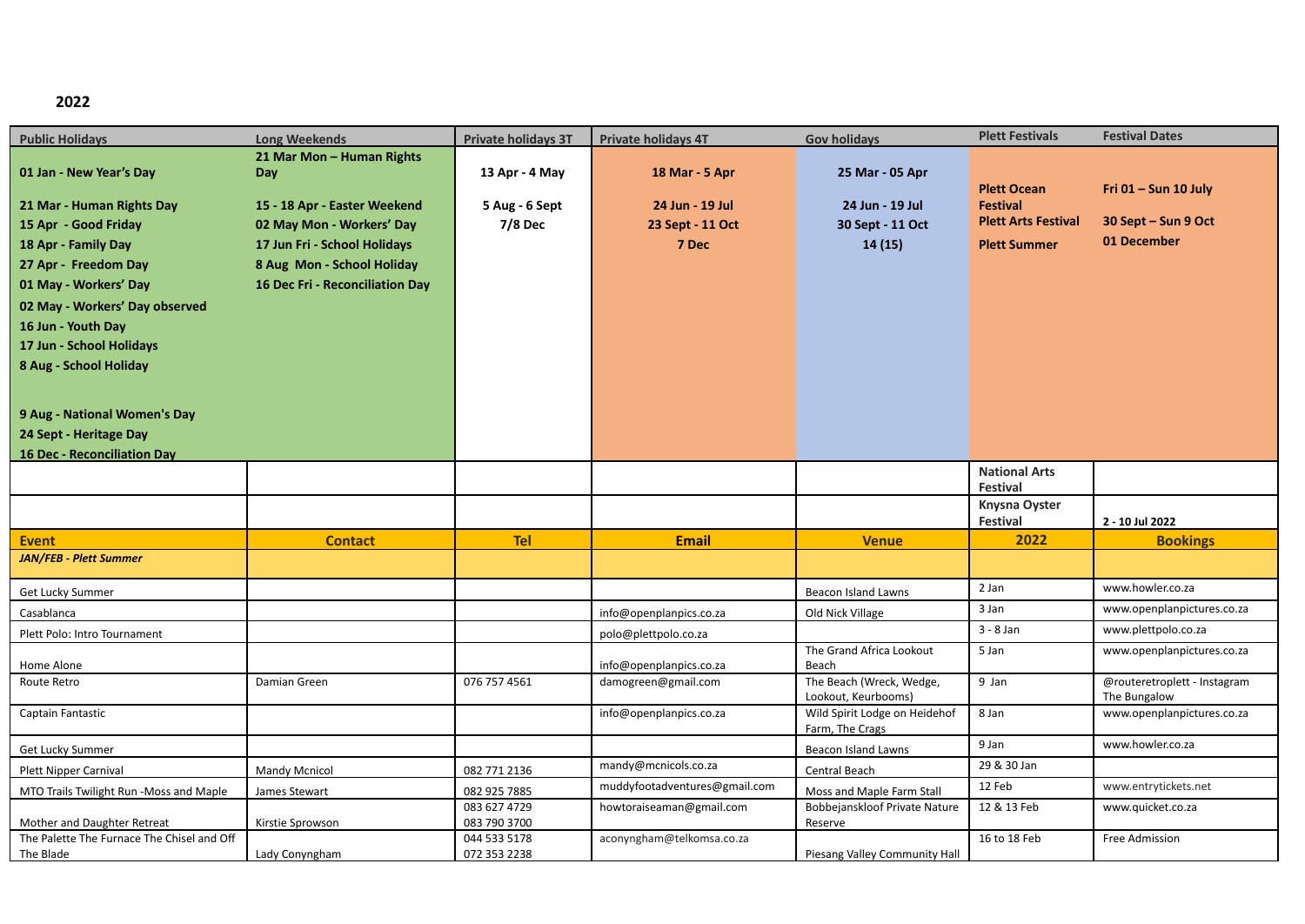| <b>Plett Conversations</b>                                   | Cindy Wilson-Trollip | 084 521 1876 | cindy@pletttourism.com         | Piesang Valley Community Hall                                                      | 21 Feb              | Free Admission                             |
|--------------------------------------------------------------|----------------------|--------------|--------------------------------|------------------------------------------------------------------------------------|---------------------|--------------------------------------------|
| The Third Watercourse History Festival in<br>Plettenberg Bay | Mike Kantey          | 072 628 5131 | mike.kantey@gmail.com          | Piesang Valley Community Hall<br>and Wittedrift High School                        | 23, 24, 25 & 26 Feb | www.quicket.co.za                          |
| Book Launch                                                  | David Hilton Barber  | 083 380 3262 | david@footprintpress.co.za     | St Peter's Anglican Church Hall                                                    | 25 Feb              | No Charge                                  |
| <b>MAR/APR/MAY - Food and Wine</b>                           |                      |              |                                |                                                                                    |                     |                                            |
| Plett Polo: Weekend Tournament                               | Tessa Moxon          | 072 449 9057 | tessa@plettpolo.co.za          | Kurland Estate                                                                     | 4 - 6 Mar           | www.plettpolo.co.za                        |
| Soulshine Sky Villa Warm Up Event for:<br>Frequency of Love  | Phillipa Glazer      | 066 021 6390 | phillipaglazer@gmail.com       | Sky Villa Boutique Hotel                                                           | 5 Mar               | 066 021 6390                               |
| Plett Polo: Weekend Tournament                               | Tessa Moxon          | 072 449 9057 | tessa@plettpolo.co.za          | Kurland Estate                                                                     | 11 - 13 Mar         | www.plettpolo.co.za                        |
| Sky Villa Trans Plett MTB Classic                            | Anneke Jacobs        | 084 228 0414 | anneke@overbergmtbevents.co.za | Sky Villa Boutique Hotel                                                           | 12 - 13 Mar         | www.entryninja.com                         |
| Plett Polo: Lawyer Polo Tournament                           | Tessa Moxon          | 072 449 9057 | tessa@plettpolo.co.za          | Kurland Estate                                                                     | 13 - 19 Mar         | www.plettpolo.co.za                        |
| International Lawyers Polo Tournament<br>Plettenberg Bay     | Garth Kanagowski     | 076 905 2838 | info@plettpolo.co.za           | Kurland Polo Pavilion                                                              | 14 - 19 Mar         | www.lawyerspolo.com<br>www.plettpolo.co.za |
| Plett Polo: Weekend Tournament                               | Tessa Moxon          | 072 449 9057 | tessa@plettpolo.co.za          | Kurland Estate                                                                     | 18 - 20 Mar         | www.plettpolo.co.za                        |
| March Hare Mad Hatters High Tea                              | Jared Heunis         | 044 533 3301 | plettconcierge@grandafrica.com | Grand Africa Rooms &<br>Rendezvous                                                 | 26 Mar              | 044 533 3301                               |
| Return to Embo                                               | Tshisa Talent        | 063 385 5336 | projects@tshisatalent.co.za    | St Peter's Anglican Church Hall                                                    | 26 Mar              | 063 385 5336                               |
| Plett Polo: Ladies African Open & 10 Goal<br>& 2 Goal        | Tessa Moxon          | 072 449 9057 | tessa@plettpolo.co.za          | <b>Kurland Estate</b>                                                              | 26 Mar - 2 Apr      | www.plettpolo.co.za                        |
| Elvis Blue in Concert                                        | Nicola Ash           | 044 050 3767 | nicola@gmail.com               | Barrington's                                                                       | 27 Mar              | www.barringtonsplett.co.za                 |
| LilaLoka Art Palace                                          | Manya Marais         | 073 345 5392 | manyamarais@gmail.com          | Sky Villa                                                                          | 29 - 31 Mar         | 073 345 5392                               |
| All White Party                                              | DJ Mjilo             | 073 662 2171 | djmjilo@yahoo.com              | Kwa-Nokuthula Stadium                                                              | 2 Apr               | Computicket                                |
| 10 Goal & 4 Goal                                             | Tessa Moxon          | 072 449 9057 | tessa@plettpolo.co.za          | <b>Kurland Estate</b>                                                              | $3 - 9$ Apr         | www.plettpolo.co.za                        |
| Plett Polo: South African Open                               | Tessa Moxon          | 072 449 9057 | tessa@plettpolo.co.za          | Kurland Estate                                                                     | 3 - 16 Apr          | www.plettpolo.co.za                        |
| Plett Polo: 8 Goal & 2 Goal                                  | Tessa Moxon          | 072 449 9057 | tessa@plettpolo.co.za          | Kurland Estate                                                                     | 10 - 17 Apr         | www.plettpolo.co.za                        |
| Olga Schoeman plays Bach                                     | Rae Gilbert          | 082 650 1974 | hello@gardenroutemusic.org     | Bosky Dell Farm & Rose<br>Garden                                                   | 15 Apr              | 082 650 1974                               |
| Easterfest with Dalootz                                      | Marcheleno           | 076 590 0180 | marcheleno@gmail.com           | Spotlight Night Club                                                               | 16 Apr              | 076 590 0180                               |
| Kevin Fraser I'm Possible National Tour                      | Keketso Rotsiane     | 076 312 4943 |                                | The White House Venue &<br>Theatre                                                 | 16 Apr              | 076 312 4943                               |
| Buco Adventure Weekend Easter 2022                           | James Stewart        | 082 925 7885 | muddyfootadventures@gmail.com  | Cairnbrogie                                                                        | 16 - 17 Apr         | www.entrytickets.net                       |
| Lovefest                                                     | Jas Jhol             | 064 988 8680 | jas@sugarbakers.asia           | Grand Lookout Beach                                                                | 21 - 22 Apr         | 064 988 8680                               |
| Rewilding Back to Belonging                                  | Julie Carlisle       | 082 322 2209 | ecovive@mweb.co.za             | Brackenburn Private Nature<br>Reserve                                              | 28 Apr - 2 May      | 082 322 2209                               |
| PAWS Amazing Race 2nd Edition                                | John Gawler          | 076 285 8783 | paws.amazingrace2022@gmail.com | KwikSpar/ Beacon Island<br>Resort/ Mel's Place/ Market<br>Square/ Old Nick Village | 30 Apr              | paws.amazingrace2022@gmail.c<br>om         |
| New Horizons Market                                          | Clyde Windvogel      | 066 360 8797 | cwindvogel@plett.gov.za        | New Horizons Taxi Rank                                                             | 7 May               | 066 360 8797                               |
| Secret Sunrise Dance                                         | Cheye Breed          | 083 774 5264 | cheyebreed@gmail.com           | Wedge Beach                                                                        | 8 May               | www.quicket.co.za                          |
| The Rise & Fall of the Brenton Blue<br><b>Butterfly</b>      | Lesley Mallows       |              | info@pletthistory.org          | Sky Villa                                                                          | 12 May              | lens@telkomsa.net                          |
| SoulShine Festival: Frequency of Love                        | Phillipa Glazer      | 066 021 6390 | phillipaglazer@gmail.com       | T'Niqua Stable Inn                                                                 | 13 - 15 May         | 066 021 6390                               |